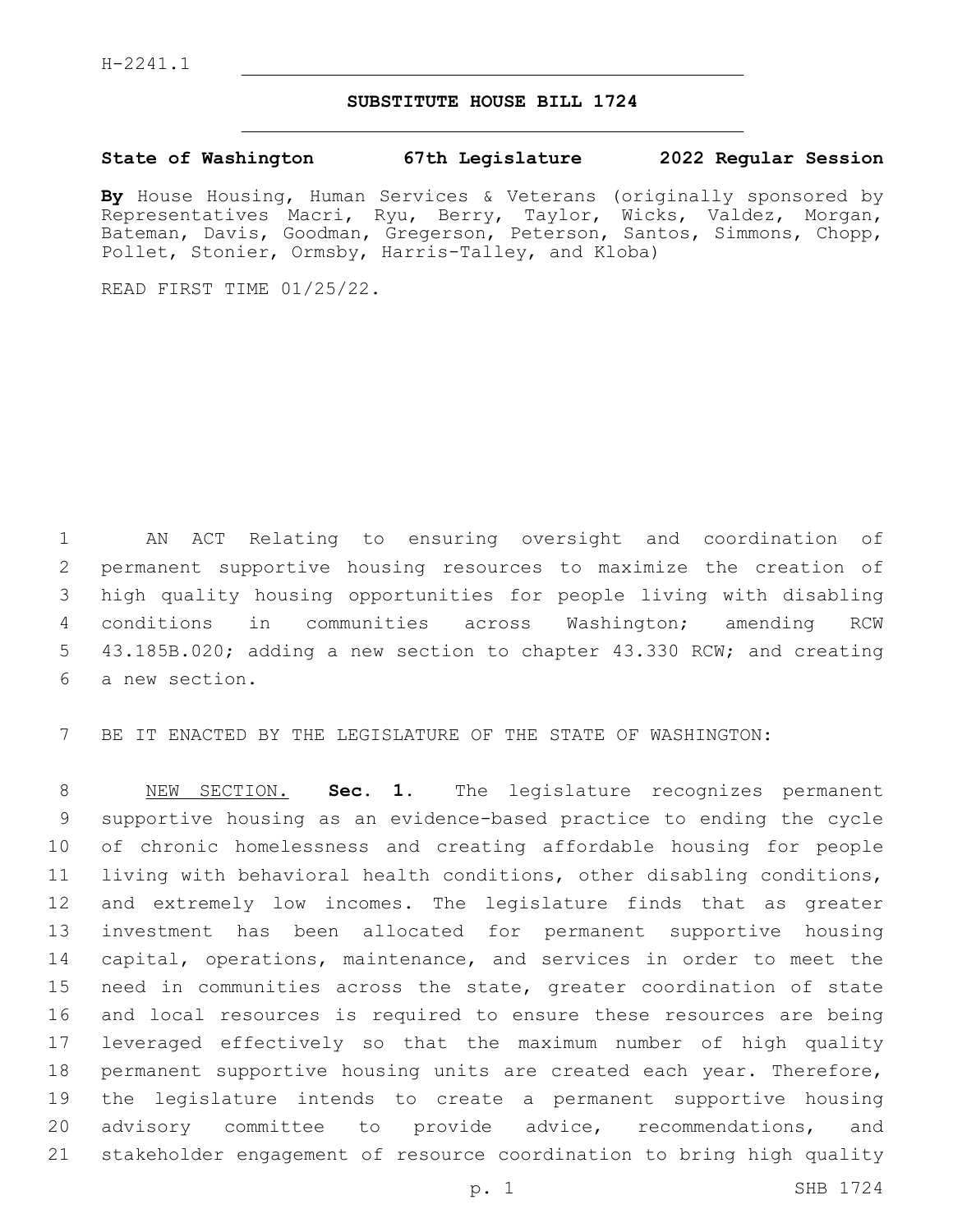1 permanent supportive housing to scale as efficiently as possible and 2 to add a permanent supportive housing representative to the 3 affordable housing advisory board.

4 NEW SECTION. **Sec. 2.** A new section is added to chapter 43.330 5 RCW to read as follows:

6 (1) An advisory committee on permanent supportive housing is 7 established with members as provided in this section.

8 (a) One representative of the aging and long-term support 9 administration at the department of social and health services;

10 (b) One representative of the health care authority;

11 (c) One representative of the developmental disabilities 12 administration;

13 (d) One representative from a city that invests resources in 14 permanent supportive housing;

15 (e) One representative from a city with the largest number of 16 chronically homeless households;

17 (f) One representative from a county that invests resources in 18 permanent supportive housing;

19 (g) One representative from a county with the largest number of 20 chronically homeless households;

21 (h) One representative of public housing authorities as created 22 under chapter 35.82 RCW;

23 (i) One permanent supportive housing service provider;

24 (j) One permanent supportive housing developer;

25 (k) One permanent supportive housing building operator;

26 (1) One permanent supportive housing resident;

27 (m) One permanent supportive housing researcher;

28 (n) One permanent supportive housing advocate;

29 (o) One representative from the behavioral health sector;

30 (p) One representative of the health care sector; and

31 (q) One representative of each of the following permanent 32 supportive housing populations:

33 (i) Single adults;

34 (ii) Older adults over age 55;

35 (iii) Families with children;

36 (iv) The American Indian and Alaska Native community;

37 (v) Communities of color;

38 (vi) The LGBTQIA+ community;

39 (vii) The intellectual and developmental disability community;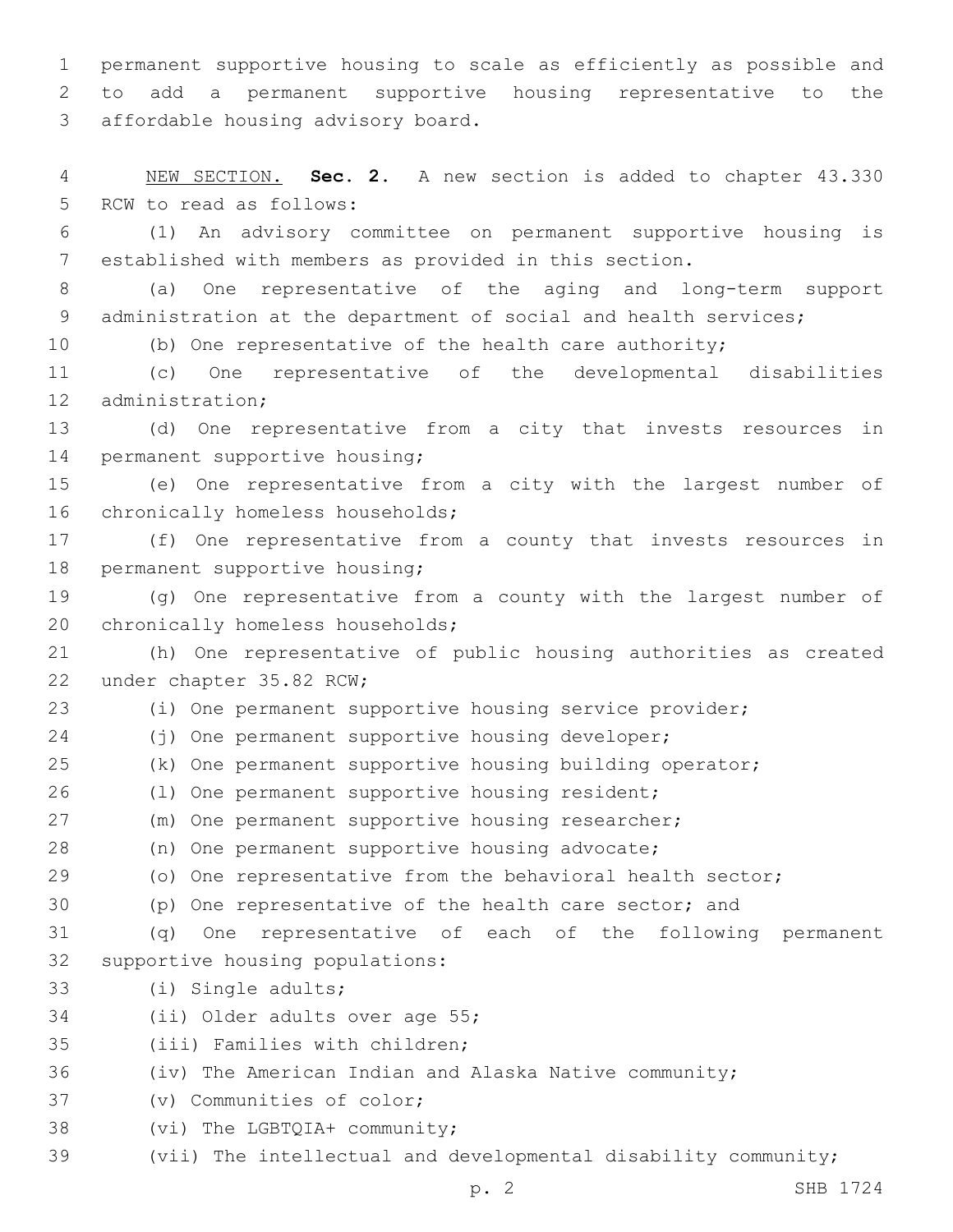(viii) The mental health disability community;1

(ix) The substance use disorder community; and2

(x) The physical disability community.3

 (2)(a) The members of the advisory committee shall be appointed by the director. Members must reflect the geographic, racial, and ethnic diversity of the state of Washington and be inclusive of 7 historically marginalized communities.

- (b) The members of the advisory committee must be reimbursed for travel expenses as provided in RCW 43.03.050 and 43.03.060.
- 
- 10 (3) The advisory committee shall:
- 
- 11 (a) Select a chair from among its membership;
- 12 (b) Meet quarterly;

 (c) Provide guidance and recommendations on the administration of permanent supportive housing resources managed by the department, including recommendations to ensure alignment of capital, services, and operating investments and fidelity with the provision of permanent supportive housing as defined in RCW 36.70A.030; and

 (d) Until December 31, 2027, report its recommendations to enhance the coordination and availability of permanent supportive housing to the appropriate committees of the legislature and the 21 governor by December 1st of each year.

 (4) The director and the director of the office of supportive housing shall regularly consult with the advisory committee. The department shall convene the advisory committee for its initial meeting no later than November 1, 2022. The advisory committee shall 26 be staffed by the department.

 **Sec. 3.** RCW 43.185B.020 and 2003 c 40 s 1 are each amended to 28 read as follows:

 (1) The department shall establish the affordable housing 30 advisory board to consist of  $((\text{twenty-two}))$  23 members.

 (a) The following ((nineteen)) 20 members shall be appointed by 32 the governor:

(i) Two representatives of the residential construction industry;

(ii) Two representatives of the home mortgage lending profession;

(iii) One representative of the real estate sales profession;

 (iv) One representative of the apartment management and operation 37 industry;

 (v) One representative of the for-profit housing development 39 industry;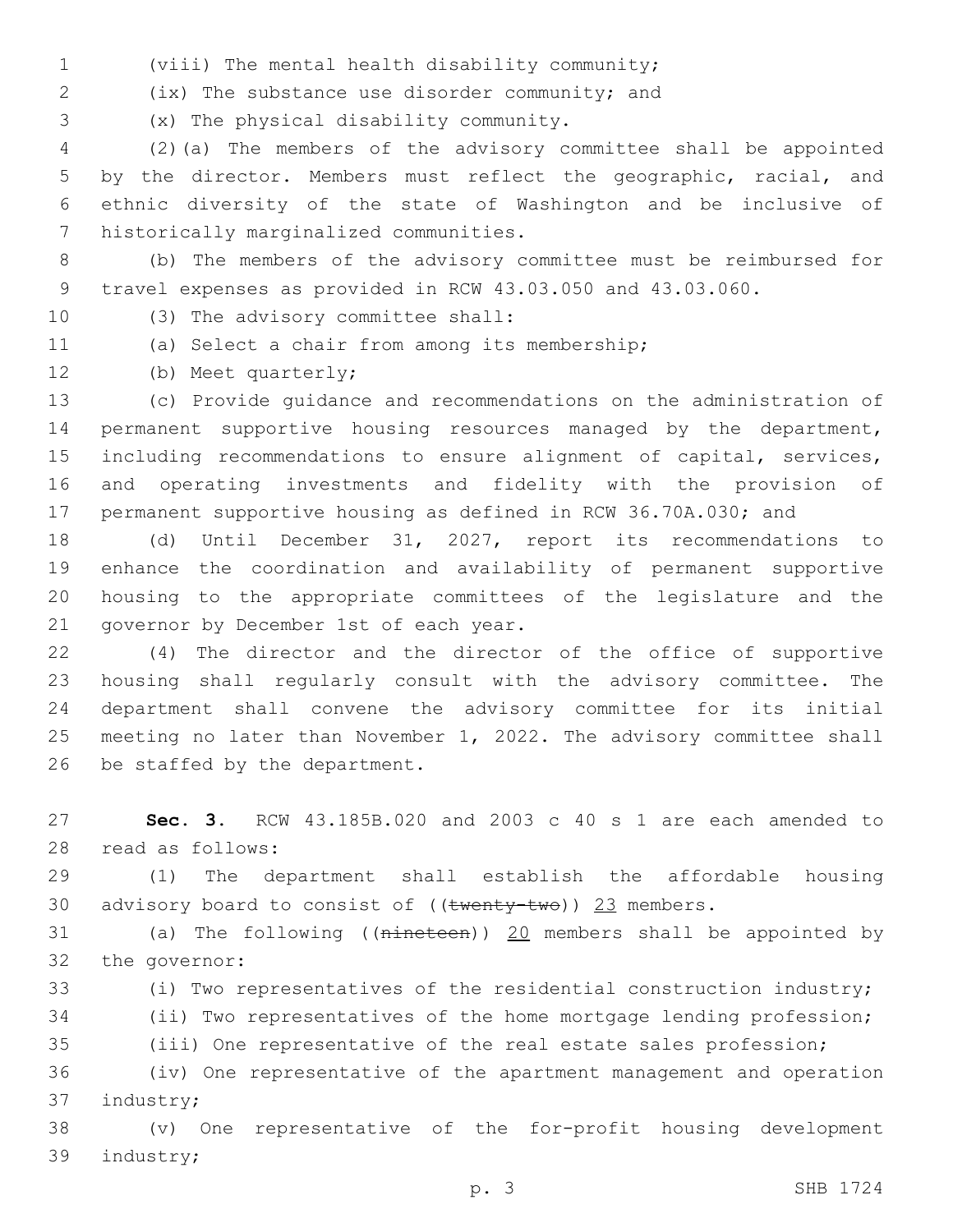(vi) One representative of for-profit rental housing owners;

 (vii) One representative of the nonprofit housing development 3 industry;

(viii) One representative of homeless shelter operators;

(ix) One representative of lower-income persons;

(x) One representative of special needs populations;

 (xi) One representative of public housing authorities as created 8 under chapter 35.82 RCW;

 (xii) Two representatives of the Washington association of counties, one representative shall be from a county that is located 11 east of the crest of the Cascade mountains;

 (xiii) Two representatives of the association of Washington cities, one representative shall be from a city that is located east 14 of the crest of the Cascade mountains;

 (xiv) One representative to serve as chair of the affordable 16 housing advisory board;

 (xv) One representative of organizations that operate site-based permanent supportive housing and deliver onsite supportive housing services; and

20 (xvi) One representative at large.

 (b) The following three members shall serve as ex officio, 22 nonvoting members:

23 (i) The director or the director's designee;

 (ii) The executive director of the Washington state housing finance commission or the executive director's designee; and

 (iii) The secretary of social and health services or the 27 secretary's designee.

 (2)(a) The members of the affordable housing advisory board appointed by the governor shall be appointed for four-year terms, except that the chair shall be appointed to serve a two-year term. The terms of five of the initial appointees shall be for two years from the date of appointment and the terms of six of the initial appointees shall be for three years from the date of appointment. The governor shall designate the appointees who will serve the two-year and three-year terms. The members of the advisory board shall serve without compensation, but shall be reimbursed for travel expenses as 37 provided in RCW 43.03.050 and 43.03.060.

 (b) The governor, when making appointments to the affordable housing advisory board, shall make appointments that reflect the 40 cultural diversity of the state of Washington.